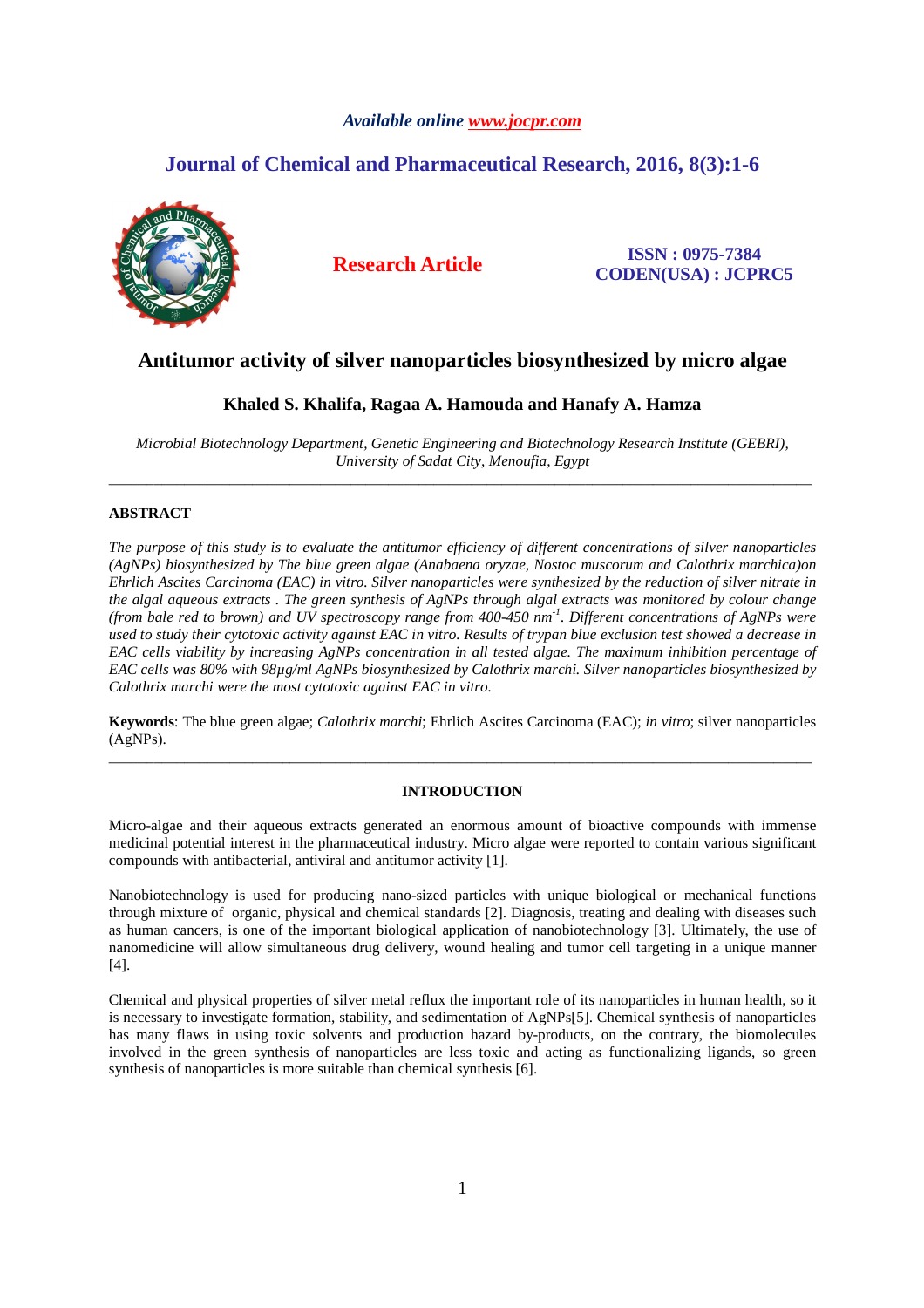Several biological systems such as microorganisms, marine organisms, micro-fluids, and plant have been used as reducing agents for the green synthesis of silver nanoparticles[7]. Moreover Green synthesis of silver nanoparticles by micro-algae showed more advantageous over other biological processes by bacteria and fungi, because it is more suitable for large scale production of silver nanoparticle with various size and shapes and it eliminates the cell culture maintaining process [8].

\_\_\_\_\_\_\_\_\_\_\_\_\_\_\_\_\_\_\_\_\_\_\_\_\_\_\_\_\_\_\_\_\_\_\_\_\_\_\_\_\_\_\_\_\_\_\_\_\_\_\_\_\_\_\_\_\_\_\_\_\_\_\_\_\_\_\_\_\_\_\_\_\_\_\_\_\_\_

This work aimed to study the cytotoxic effect of biologically synthesized AgNPs prepared by biological (green) techniques using *Anabaena oryzae, Nostocmuscorum and Calothrix marchica in vitro* against EAC.

# **EXPERIMENTAL SECTION**

### *2.1.Algae identification*

A drop of the blue green algae suspension was placed on an ordinary glass slide covered with a cover slip and examined by ocular lens. Blue green algal species were identified according to Desikachary [9]; diameters and lengths of 100 vegetative cells, 100 heterocyst and 100 akinetes were measured by ocular lens (40x magnification).

#### *2.2. Growth conditions*

Each isolate was added to 500 ml Erlenmeyer flasks containing 200 ml BG11 medium. The Erlenmeyer flasks were incubated at 25  $\pm$ 1 °C under constant light (80  $\mu$  mol<sup>-1</sup>) for 15 days. The cultures were harvested by centrifugation at 1000 rpm for 10 minutes.

# *2.3.Rapid synthesis of AgNPs*

Five mL of silver nitrate solution (560 mg/L) was added to 5 mL of washed cyanobacterial cultures. The mixture was incubated at 25°C for 28 days and maintained in the dark. The sample has been characterized for the synthesis of silver nanoparticles by colour change from bale red to brown and also by using Ultra Violet –Visible Spectrum (Uv-Vis) as reported by Mubarak [10].

# **2.4.** *UV–Vis spectra analysis*

The reduction of silver ions Ag<sup>+</sup> in aqueous extractsof micro algae and the formation of AgNPswasmonitoredby measuring the UV-Vis spectra. UV-Vis spectroscopy analysis of silver nanoparticles produced were carried out as a function of bioreduction time at a wavelength of 100- 700 nm-1on Ultra violet-Visible spectroscopy ( T80+UV/VIS Spectrometer) at Genetic Engineering and Biotechnology Research Institute (GEBRI), Egypt.

#### *2.5. In vitro assessment of anti tumor activity of green synthesized silver nanoparticles*

The antitumor activity of AgNPs synthesized by algal extracts was determined *in vitro* against Ehrlich Ascites Carcinoma (EAC) cell line which was kindly purchased from the National Cancer Institute, Cairo University, Egypt. 1ml of freshly ascitic fluid which was drawn from an albino mice bearing 7-14 days-old ascitic tumor(EAC) was diluted with 9ml normal saline in sterile test tube. EAC cells were thereafter propagated in GEBRI laboratories by weekly intraperitoneal injection of 0.2 ml  $(1x10<sup>6</sup> BAC$  cells) of EAC suspension into three mices to ensure that the ascitic fluid would still propagated.

Appropriates dilutions of Ag nanoparticles were tested as antitumor activity *in vitro* by trypan blue exclusion method reported by Freshney[11]and calculated as followed:

(No. of non viable cells x100)/total cells

This method determines the effect of different concentrations of AgNPs for regression of tumors cells.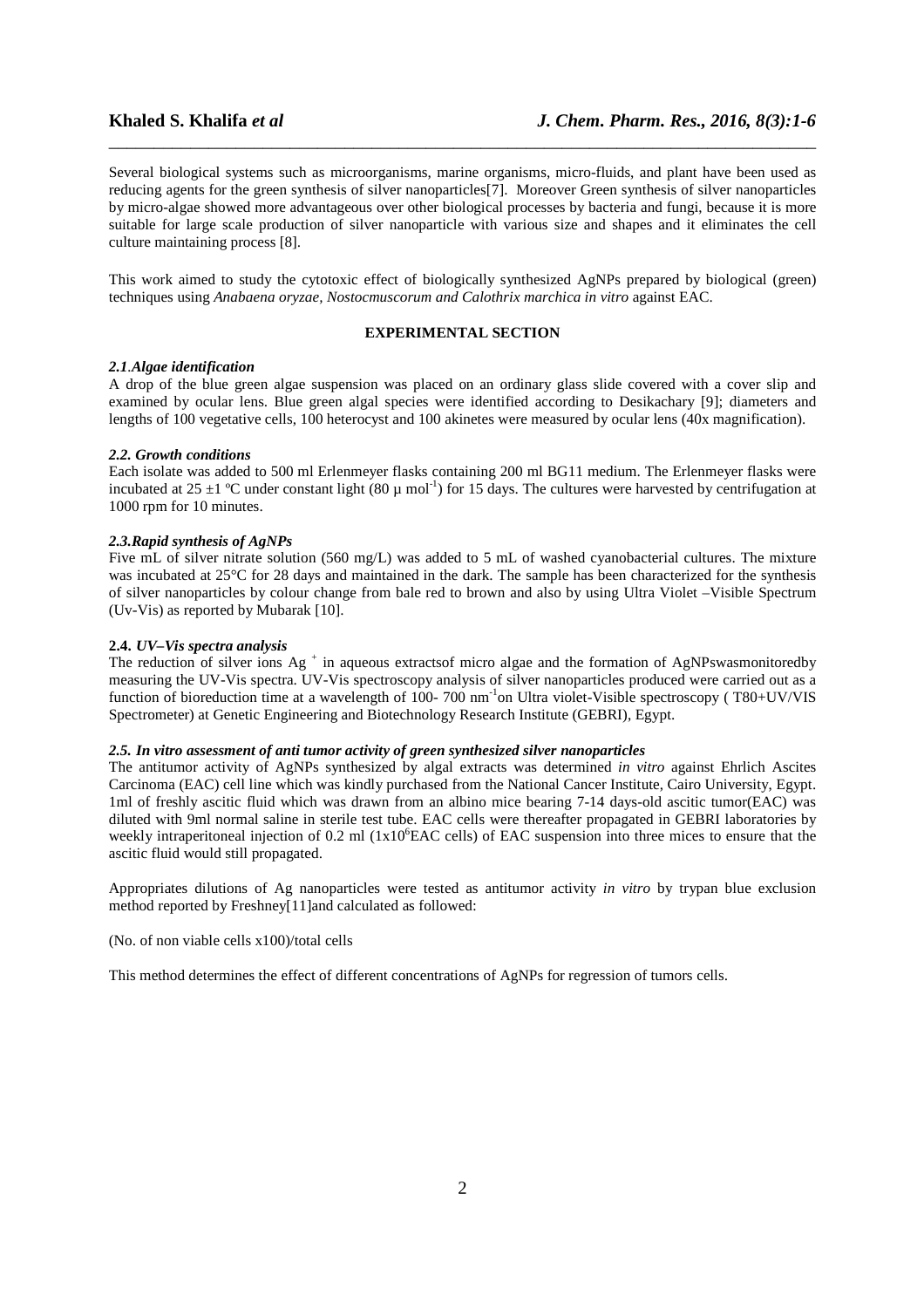

**RESULTS AND DISCUSSION** 

#### *3.1. Isolation and purification of cyanophyta*

The blue green algae (*Anabaena oryzae, Nostocmus corum* and *Calothrix marchica*) were characterized by Light microscope (**Figure 1**) at GEBRI using diagnostic keys from cyanophyta book [9]**.**



**Figure 1. Microscopic pictures of: A)** *Anabaena oryzae* **B)** *Nostocmus corum* **C)** *Calothrix marchica* **(X 40)** 

# *3.2.Rapid Synthesis of silver nanoparticles (AgNPs) using algal aqueous extracts*

The green synthesis of silver nanoparticles through algal extracts was carried out **(Figure 2).** It is well known that, silver nanoparticles exhibit yellowish – brown colour in aqueous solution due to the excitation of surface plasmon vibrations in silver nanoparticles [12].

**Figure 2**.Colour change of silver nanoparticles biosynthesized by micro algae : A)*Anabaena oryzae B) Nostocmus corum* C) *Calothrix marchica* 

# *3.3.UV-Vis spectroscopy of biosynthesized AgNPs by different cyanophyta*

UV-Vis spectroscopy of silver nanoparticles were characterized by one of the most widely used Jain technique [13]. Peaks were observed from 400-450 nm<sup>-1</sup>, which corresponded to plasmon excitation of silver nanoparticles (Figures 3-5), indicating the presence of silver nanoparticles. Several researchers have observed absorption of a broad peak of colloidal silver in solution between 400 and 450 nm, which is assigned to surface plasmon excitation of the metal nanoparticles [4].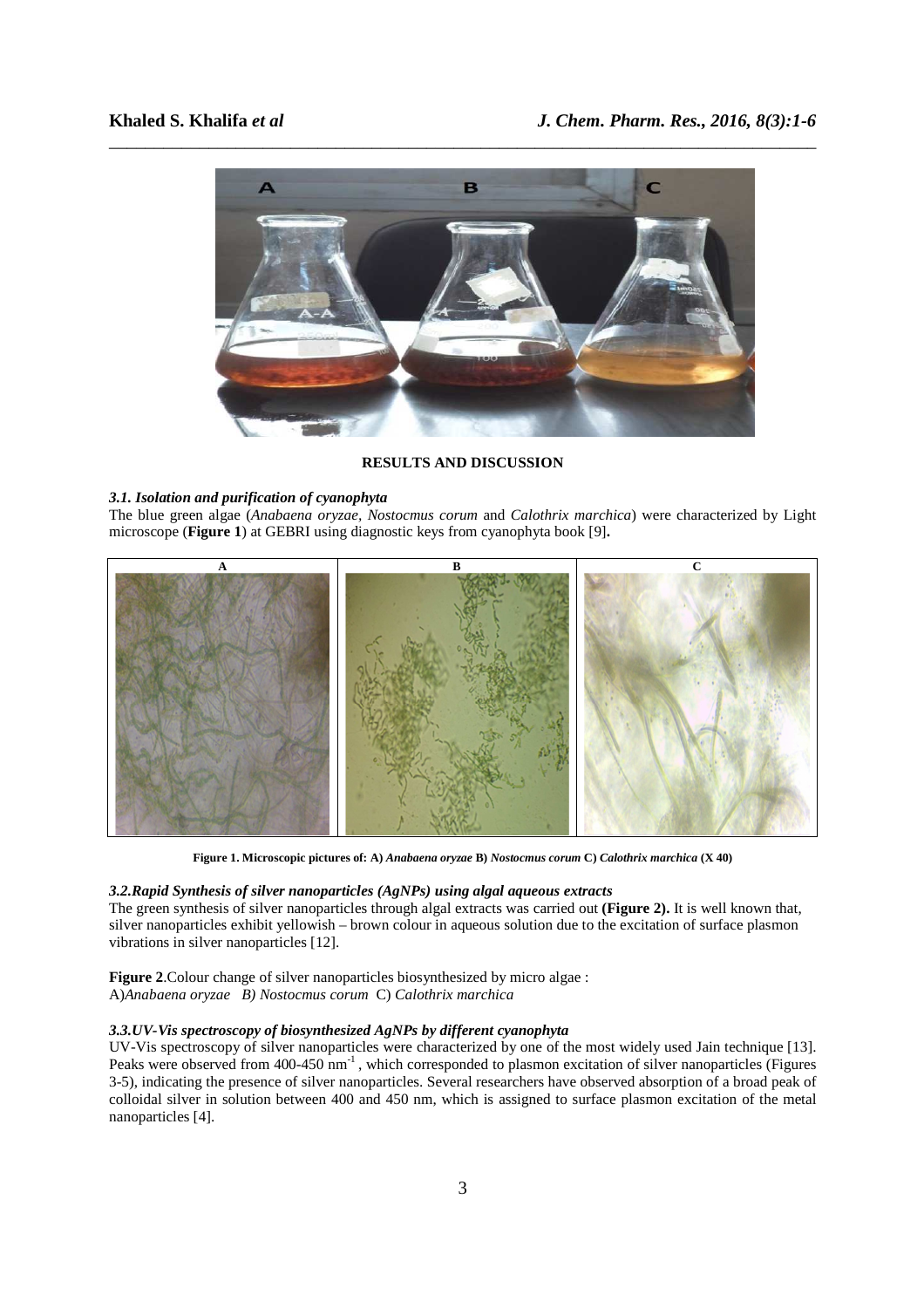

**Figure 3.UV-Vis absorption spectra of silver nanoparticles biosynthesized from** *Anabaena oryzae*



**Figure 4. UV-Vis absorption spectra of silver nanoparticles biosynthesized from** *Nostocmus corum*



**Figure 5. UV-Vis absorption spectra of silver nanoparticles biosynthesized from** *Calothrix marchica*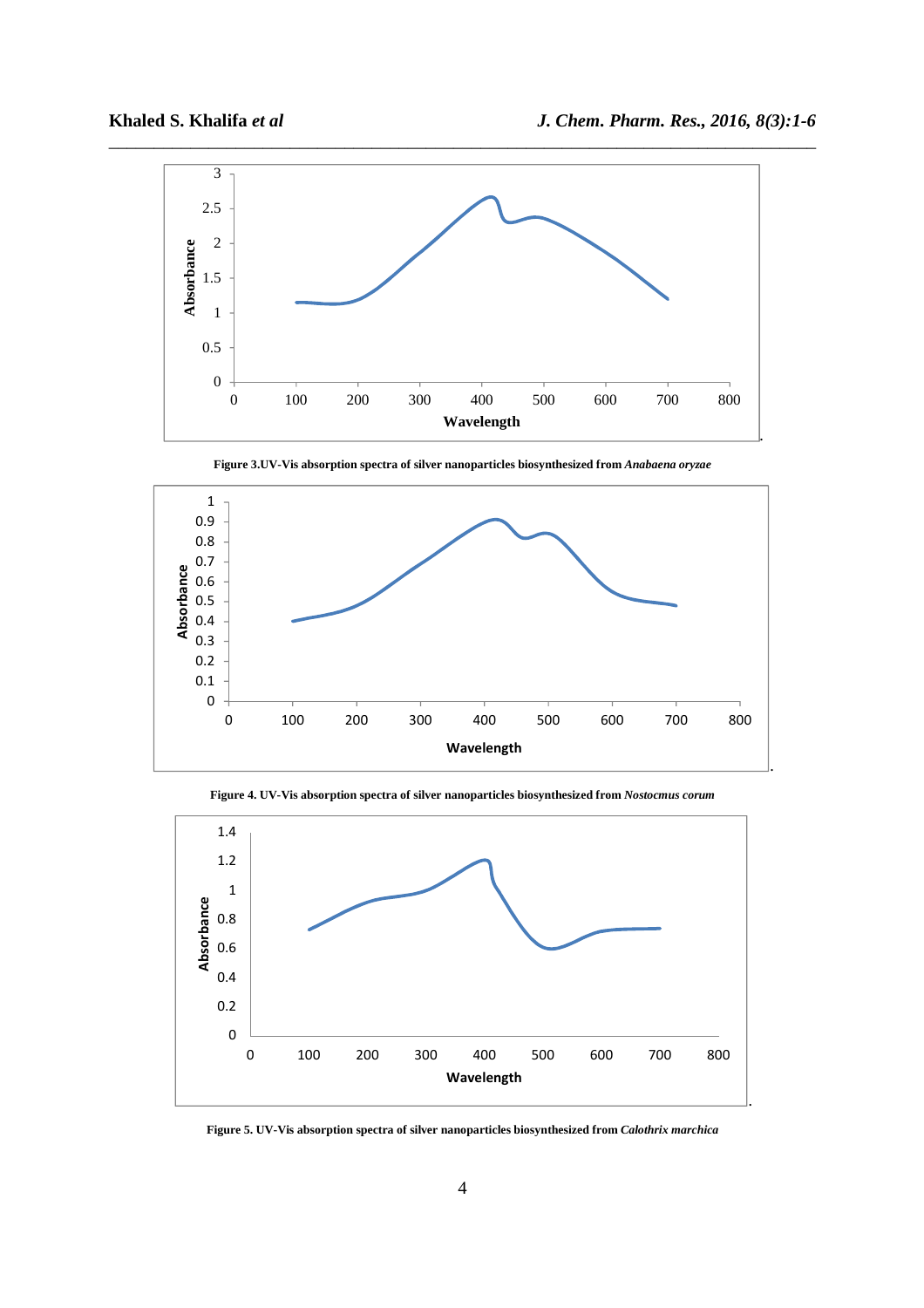#### *2.6. Antitumor activity of AgNPs biosynthesized by different micro algae*

Different concentrations of AgNPs synthesized by Cyanophyta (*Anabaena oryzae, Nostocmus corum and Calothrix marchica*) showed significant reduction on Ehrlich Ascites Carcinoma (EAC) cell line viability as shown in **Table (1)**. The result showed that AgNPs biosynthesized by *Calothrix marchic* had the most cytotoxic activity in comparing to that biosynthesized by other tested micro algae. The results showed decrease in EAC cells viability by increasing AgNPs concentration in studied algae. Different concentrations (42, 56, 69, 85 and 98 µg/ml) of green synthesized AgNPs by micro algae inhibited the proliferation of EAC cells.

\_\_\_\_\_\_\_\_\_\_\_\_\_\_\_\_\_\_\_\_\_\_\_\_\_\_\_\_\_\_\_\_\_\_\_\_\_\_\_\_\_\_\_\_\_\_\_\_\_\_\_\_\_\_\_\_\_\_\_\_\_\_\_\_\_\_\_\_\_\_\_\_\_\_\_\_\_\_

#### **Table 1: Percentage of** *In vitro* **cytotoxic effect of different concentrations of AgNPs synthesized by the isolated cyanophyta on the viability of EAC**

|                      | Percentage of cytotoxic activity against EAC |                 |                 |
|----------------------|----------------------------------------------|-----------------|-----------------|
| Conc. of AgNPs µg/ml | $\frac{0}{0}$                                |                 |                 |
|                      | Calothrix marchica                           | Nostocmus corum | Anabaena oryzae |
|                      |                                              |                 | 38              |
| 56                   |                                              |                 | 39              |
| 69                   |                                              |                 | 44              |
| 85                   |                                              |                 | 49              |
| 98                   |                                              |                 |                 |

Micro- algae contain several biologically active molecules which are used as source of food, feed and medicine (as anticancer agents). Until now, more than 2400 marine natural products have been isolated from microalgae[14].

Silver nanoparticles are being extensively used in medicine for its therapeutic values. Recently, AgNPs have been reported to be efficient anti-tumor agents because silver nanoparticles had the ability to induce apoptosis by caspase signaling[15].

Synthesis of metal and semiconductor nanoparticles through biological route offers a few advantages over the common chemical and physical procedures as it is an easy, fast and eco-friendly alternative that doesn't involve any costly instruments and hazardous chemicals as well.

The present study was presented to evaluate the synthesis of AgNPs by micro-algae and their cytotoxic potential against EAC cell line. The organic compounds in the micro algae are responsible for reduction of silver ions into nanoparticles [16]. After exposure of the aqueous extract of cyanobacteria to silver nitrate solution (keeping the whole reaction in a dark place to avoid excitation energy )color changed to red, thus is an indication for the synthesis of silver nanoparticles [1].

UV spectrum showed that peaks wavelength varying from 400-450 nm<sup>-1</sup> indicated the synthesis of AgNPs. At the beginning of the reaction the band recorded low wavelength and the reaction was carried out hasty. After 48hrs of the reaction the band was at high wavelength due to aggregation of nanoparticles forming large size of nanoparticles that needed less energy and hence longer wavelength due to poly dispersion of the nanoparticles [14]. So the reaction rate is directly proportional to reaction time till 48hrs of synthesis because after 48hrs, the activity of AgNPs in the solution were stable for a period of 2 months [17].

The maximum inhibition percentage of EAC cells was 80% with 98µg/ml AgNPs biosynthesized by *Calothrix marchi*. Silver nanoparticles biosynthesized by *Calothrix marchi* were the most cytotoxic against EAC *in vitro*. The biologically synthesized AgNPs showed excellent antioxidant potential, antimicrobial activity and possessed considerable cytotoxic effect on MCF-7 cell [18]. Devi and Bhimba[19] showed that Hep2 cells proliferation were significantly inhibited by AgNPs synthesized from *Ulva lactucain vitro*.

The cytotoxic activity of biosynthesized AgNPs were discussed by *in vitro* study so in the near future we are going to study the anti-proliferation activity of different concentrations of silver nanoparticles biosynthesized by micro algae *in vivo,* and evaluate the toxicity of AgNPs *in vivo*.